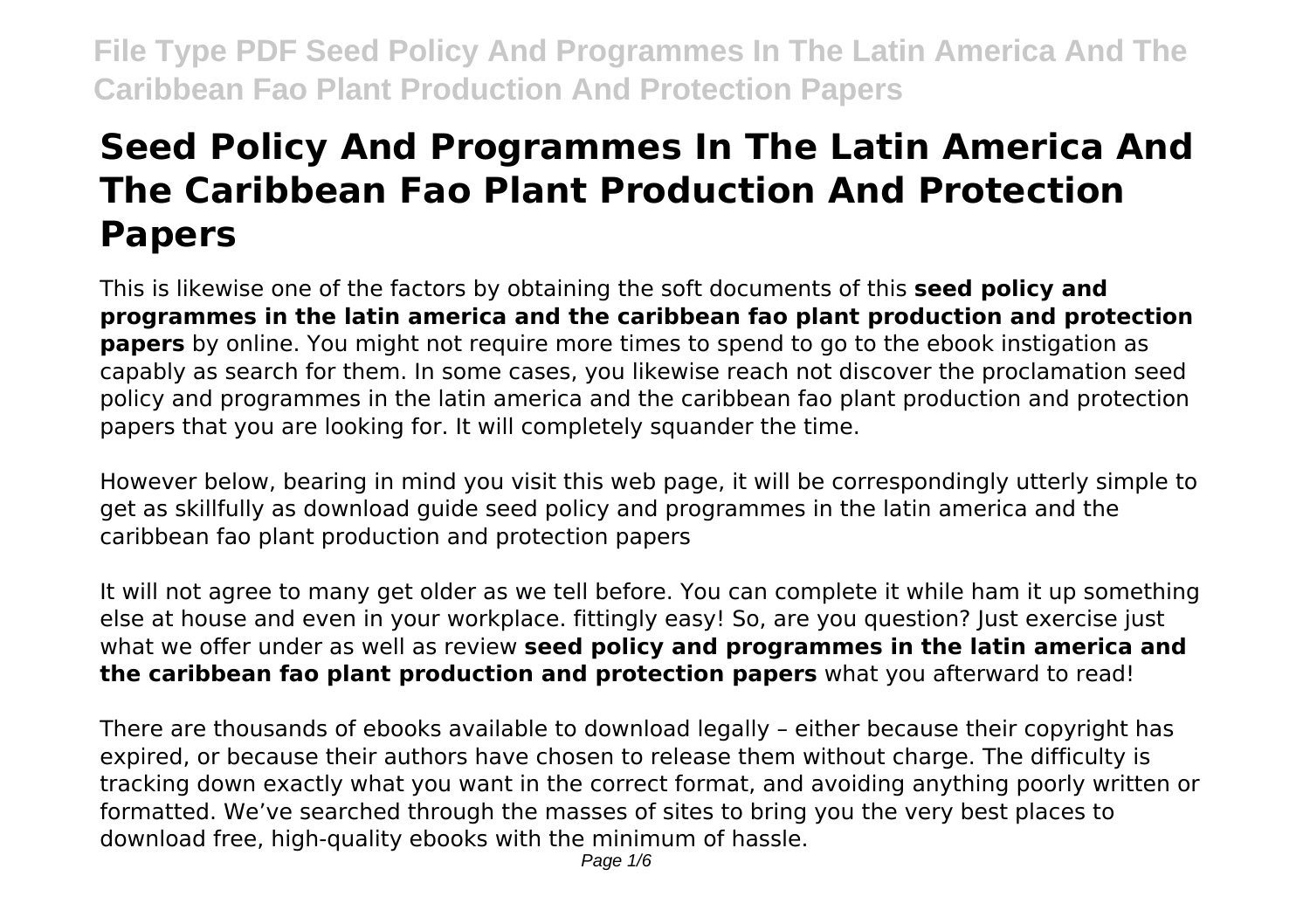#### **Seed Policy And Programmes In**

Launched by the U.S. Department of Labor's Office of Disability Employment Policy, the State Exchange on Employment & Disability (SEED) is a unique state-federal collaboration that promotes the adoption of disability-inclusive state policy through an innovative partnership model. Current SEED partners include:

# **State Exchange on Employment & Disability (SEED) | U.S ...**

Through the SEED Policy Prototyping process, the expertise of policy-makers and implementers is catalysed to drive forward national and sub-national green economy agendas that account for the significant contributions of small and growing enterprises to environmentally sustainable and socially inclusive markets.

#### **Policy Advocacy - SEED - Promoting Entrepreneurship for ...**

The SEED Policy Prototyping process. The Labs work towards innovative, tailor-made policy solutions that enable small and growing eco-inclusive enterprises to start, scale, and maximise their environmental, social and economic impacts.

# **Practitioner Labs Policy Prototyping - SEED - Promoting ...**

Seed Policy and Programmes in the Latin America and the Caribbean ( FAO Plant Production and Protection Papers ) by Food and Agriculture Organization of the United Nations

## **Seed Policy and Programmes in the Latin America and the ...**

Seed policy and programmes for sub-Saharan Africa proceedings of the Regional Technical Meeting on Seed Policy and Programmes for Sub-Saharan Africa : Abidjan, Côte d"Ivoire, 23-27 November 1998 by Regional Technical Meeting on Seed Policy and Programmes for Sub-Saharan Africa (1998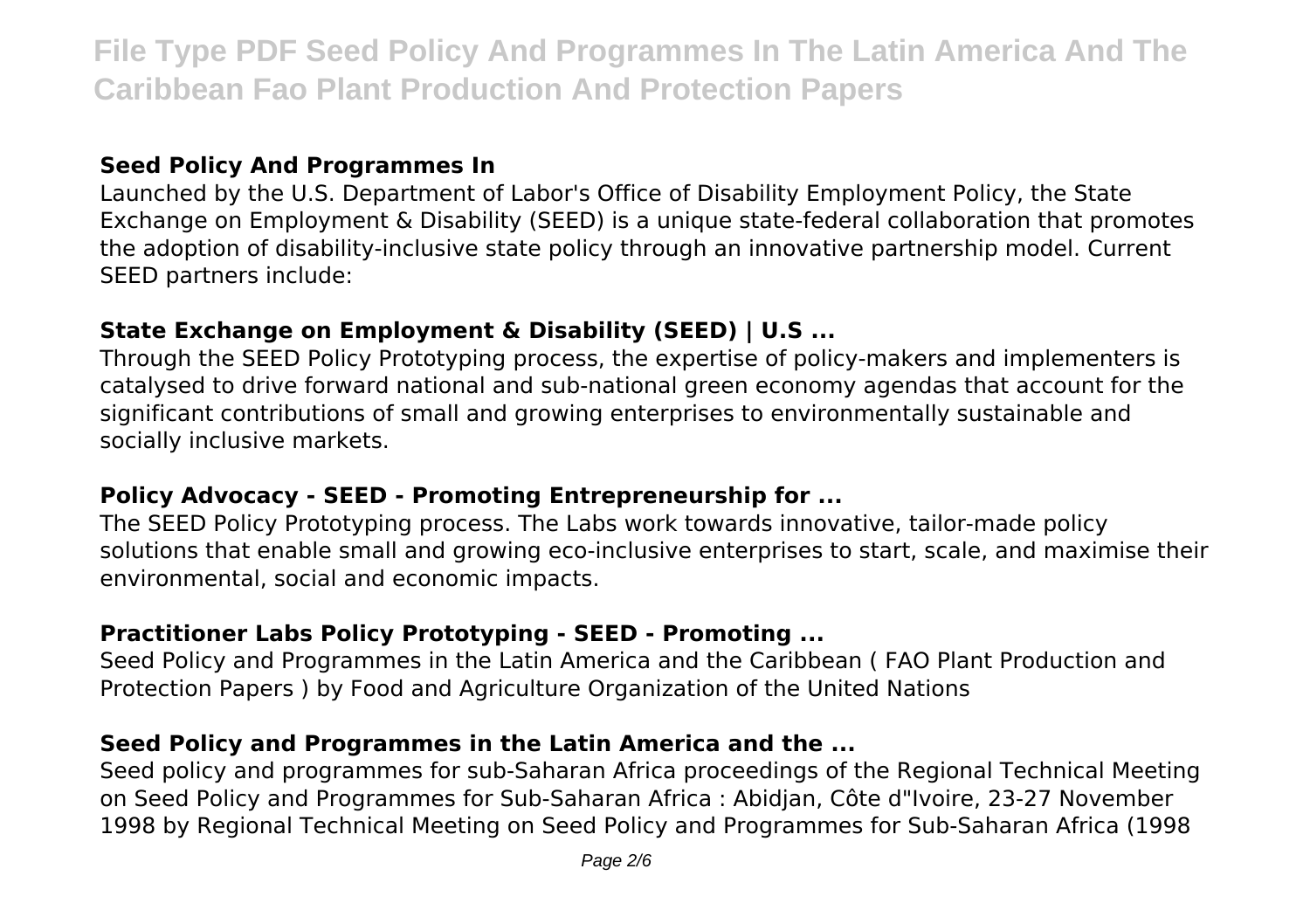Abidjan, CoM, te d"Ivoire) 122 Want to read; 15 Currently ...

# **Ebook Seed policy and programmes for sub-Saharan Africa by ...**

Seed Policy and Programmes for the Central and Eastern European Countries, Commonwealth of Independent States and Other Countries in Transition. Proceedings of the Regional Technical Meeting on Seed Policy and Programmes for the Central and Eastern European Countries, Commonwealth of Independent States and other Countries in Transition. The designations employed and the presentation of the material in this publication do not imply the expression of any opinion whatsoever on the part of the ...

#### **Seed Policy and Programmes for the Central and Eastern ...**

The SEED grant program provides funding to increase the number of highly effective educators by supporting the implementation of evidence-based preparation, development, or enhancement opportunities for educators.

## **Supporting Effective Educator Development Grant Program**

Aseed policy is a statement of principles that guides government action and explains the roles of relevant stakeholders in the coordination, structure, functioning and development of the seed sector. The seed policy serves as the basis for seed legislation and should inform all elements of the national seed law. nSeed policy and seed law

## **Voluntary guide for national seed policy formulation**

The Seed Policy addresses the challenges in the seed industry in respect of research, imports and exports, production and quality control, marketing, distribution and the building up of strategic seed reserves, as well as developing an institutional and legal framework.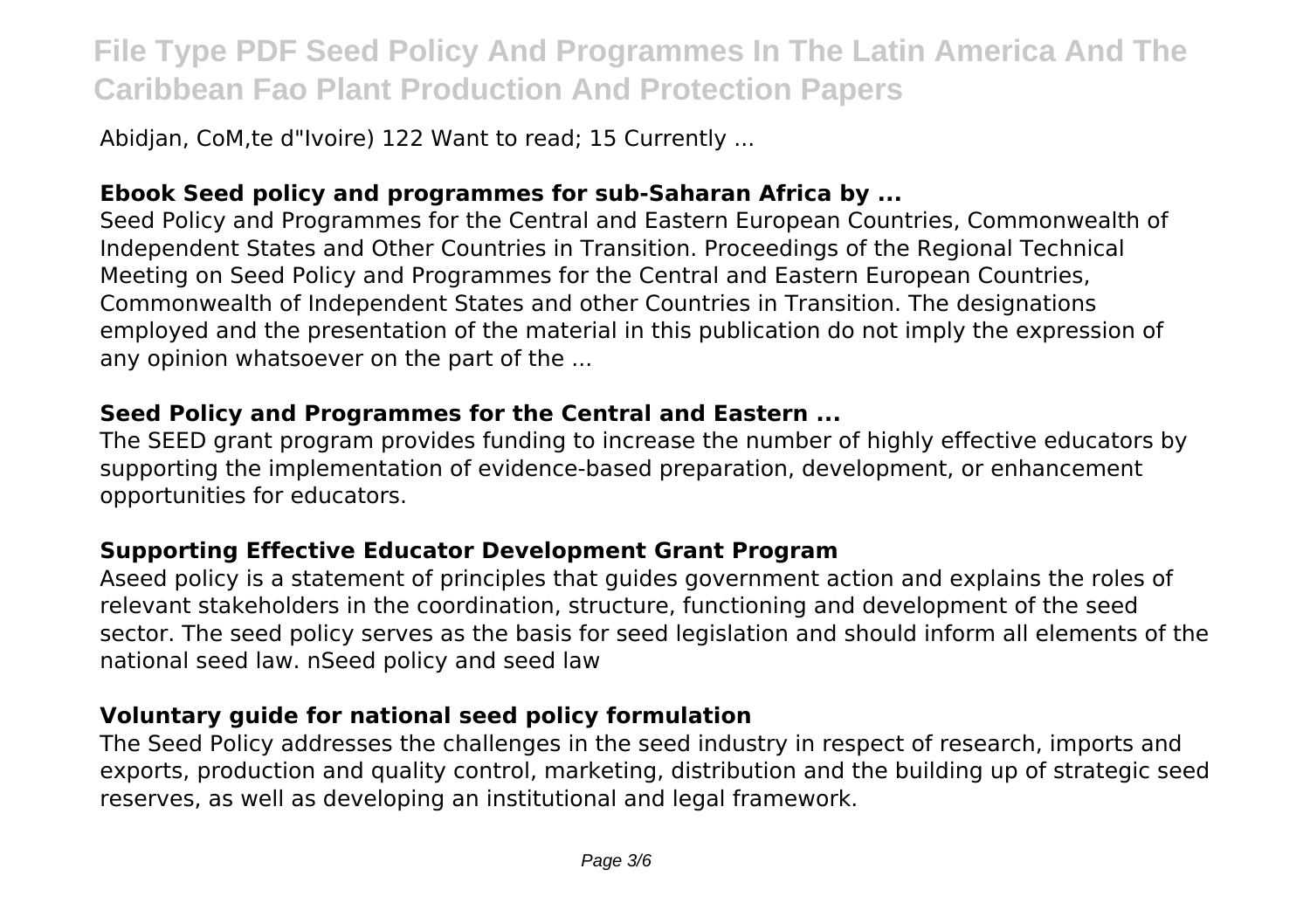# **National Seed Policy**

Contact your seed brand dealer or refer to the Monsanto Technology Use Guide for recommended weed control programs. Insect control technology provided by Vip3A is utilized under license from Syngenta Crop Protection AG. Harness®, Roundup PowerMAX®II, TripleFLEX® II Herbicide and Warrant® Herbicide are not registered in all states and may be ...

#### **Programs - DEKALB Asgrow Seed**

Get this from a library! Seed policy and programmes in Latin America and the Caribbean : proceedings of the Regional Technical Meeting on Seed Policy and Programmes in Latin America and the Caribbean : Merida, Mexico, 20-24 March 2000.. [Food and Agriculture Organization. Seed and Plant Genetic Resources Service.;]

# **Seed policy and programmes in Latin America and the ...**

Entrepreneur Support (SEED) These funds can help make great ideas a reality by funding entrepreneurs as they work towards stability and market penetration. These funds are provided under the Support for Entrepreneurs and Economic Development Policy .

# **Entrepreneur Support (SEED) | Industry, Tourism and Investment**

Get this from a library! Seed policy and programmes in the Near East and North Africa : proceedings of the Regional Technical Meeting on Seed Policy and Programmes in the Near East and North Africa : Larnaca, Cyprus, 27 June-2 July 1999. [Food and Agriculture Organization of the United Nations. Seed and Plant Genetic Resources Service.;]

# **Seed policy and programmes in the Near East and North ...**

Malawi has a new seed policy that has incorporated farmer's rights and other emerging issues in the sector, replacing the 1993 policy. Speaking when he launched the policy in Lilongwe the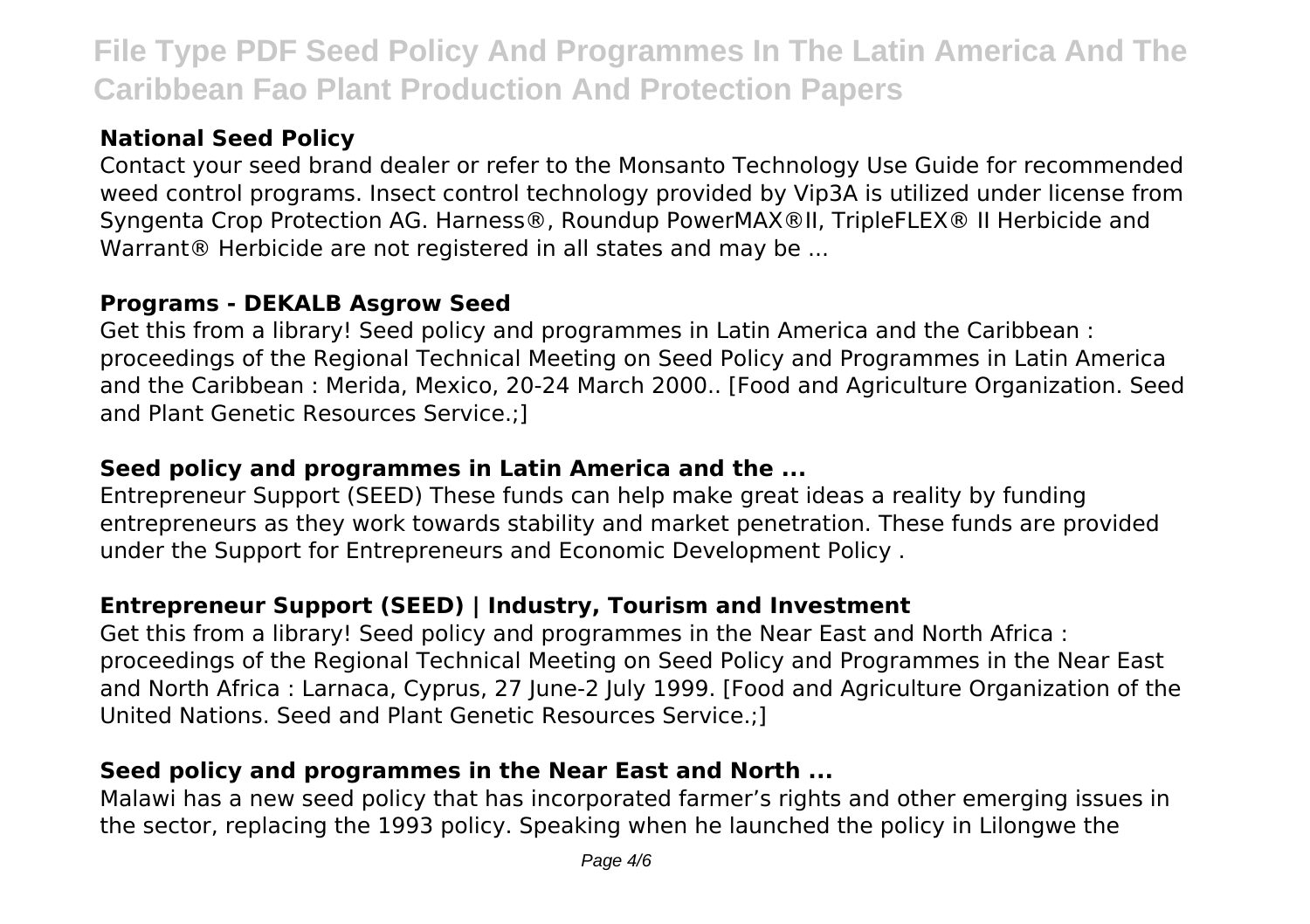Minister of Agriculture, Irrigation and Water Development Joseph Mwanamvekha said the policy is key for the growth of the seed industry.

#### **Malawi launches long-awaited Seed Policy**

3.3 Seed production for different crop species 23 3.4 Generation control 27 3.5 Technical and economic interactions 28 4 ORGANISATIONAL ISSUES 31 4.1 Seed multiplication 31 4.2 Seed processing 36 4.3 Seed storage 40 4.4 Seed distribution 45 5 ECONOMIC AND POLICY CONTEXT 53 5.1 Seed Acts and statutory controls 53 5.2 Price policy 60

# **THE SEED SECTOR IN DEVELOPING COUNTRIES**

Research findings are useful in guiding market and growth strategies for private companies, and in designing seed industry policies and regulations by governments. Case studies of specific seed companies are also being documented and used in workshop training, the distance learning program and for instruction in tertiary institutions.

#### **Seeds of Development Program - Market Matters Inc**

Prior seed policy programs have focused on national level issues and constraints. However, it is becoming increasingly clear that policy and regulatory bottlenecks at the local government authorities' (LGAs) level are equally important and deserve attention.

## **PROGRAM OFFICER – Seeds Sector Policy & Regulations - Job ...**

Seed Purchasing Program Policies. Who cannot participate? In order to avoid any conflict of interest, full-time (salaried) employees of the Indiana Department of Natural Resources, and members of their household, cannot participate in this program.

## **DNR: Seed Purchasing Program Policies**